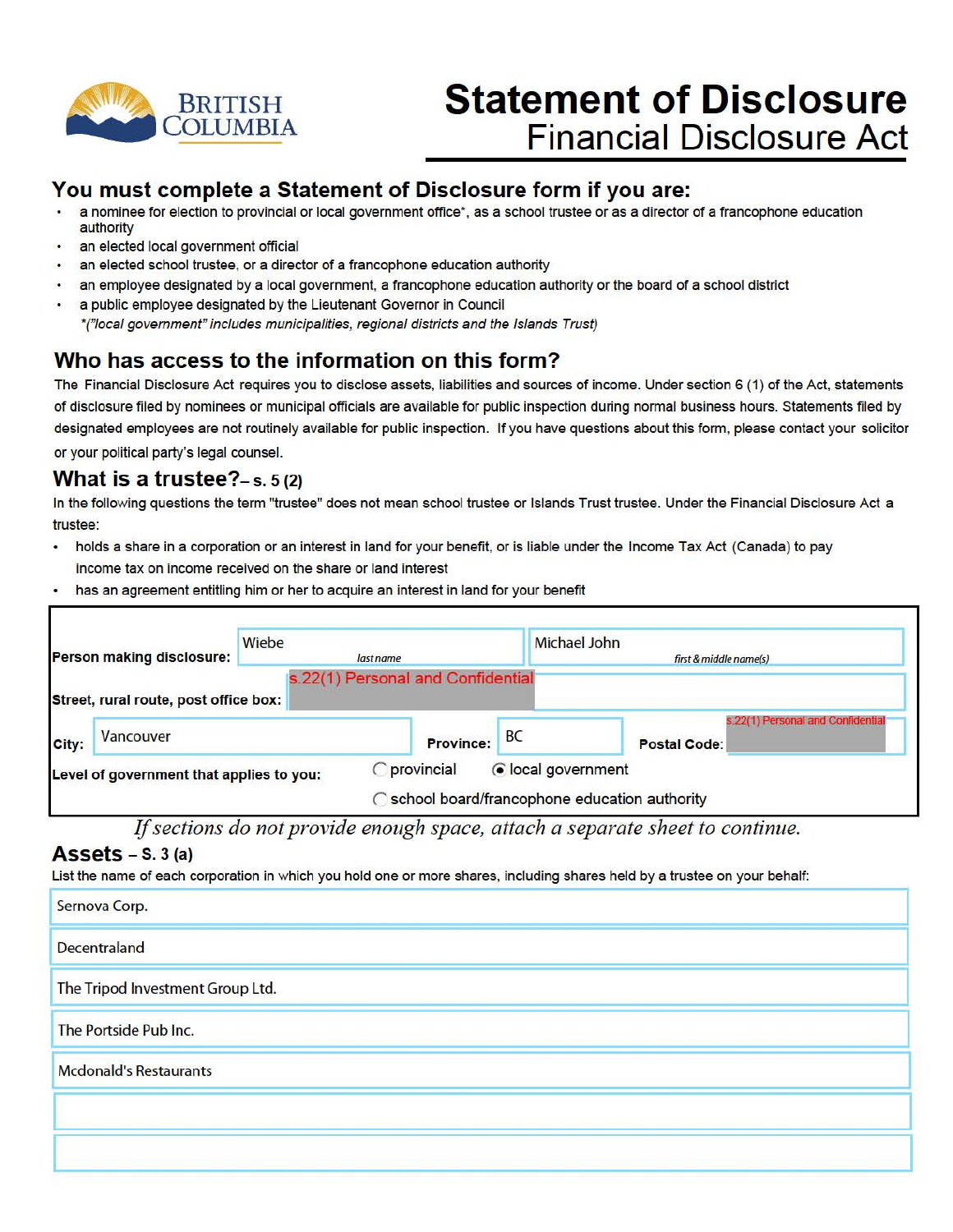### **Liabilities – s. 3 (e)**

List all creditors to whom you owe a debt. Do not include residential property debt (mortgage, lease or agreement for sale), money borrowed for household or personal living expenses, or any assets you hold in trust for another person:

| creditor's name(s) | creditor's address(es) |
|--------------------|------------------------|
|                    |                        |
|                    |                        |
|                    |                        |
|                    |                        |
|                    |                        |
|                    |                        |
|                    |                        |
|                    |                        |
|                    |                        |
|                    |                        |
|                    |                        |
|                    |                        |
|                    |                        |
|                    |                        |
|                    |                        |
|                    |                        |

#### **Income – s. 3 (b-d)**

List each of the businesses and organizations from which you receive financial remuneration for your services and identify your capacity as owner, part-owner, employee, trustee, partner or other (e.g. director of a company or society).

- Provincial nominees and designated employees must list all sources of income in the province.
- Local government officials, school board officials, francophone education authority directors and designated employees must list only income sources within the regional district that includes the municipality, local trust area or school district for which the official is elected or nominated, or where the employee holds the designated position

| your capacity          | name(s) of business(es)/organization(s) |
|------------------------|-----------------------------------------|
| <b>City Councillor</b> | <b>City of Vancouver</b>                |
| <b>Director</b>        | <b>Metro Vancouver</b>                  |
| Investor               | The Portside Pub Inc.                   |
|                        |                                         |
|                        |                                         |
|                        |                                         |

#### **Real Property – s. 3 (f)**

List the legal description and address of all land in which you, or a trustee acting on your behalf, own an interest or have an agreement which entitles you to obtain an interest. Do not include your personal residence.

- Provincial nominees and designated employees must list all applicable land holdings in the province
- Local government officials, school board officials, francophone education authority directors and designated employees must list only applicable land holdings within the regional district that includes the municipality, local trust area or school district for which the official is elected or nominated, or where the employee holds the designated position

| legal description(s) | address(es) |
|----------------------|-------------|
|                      |             |
|                      |             |
|                      |             |
|                      |             |
|                      |             |